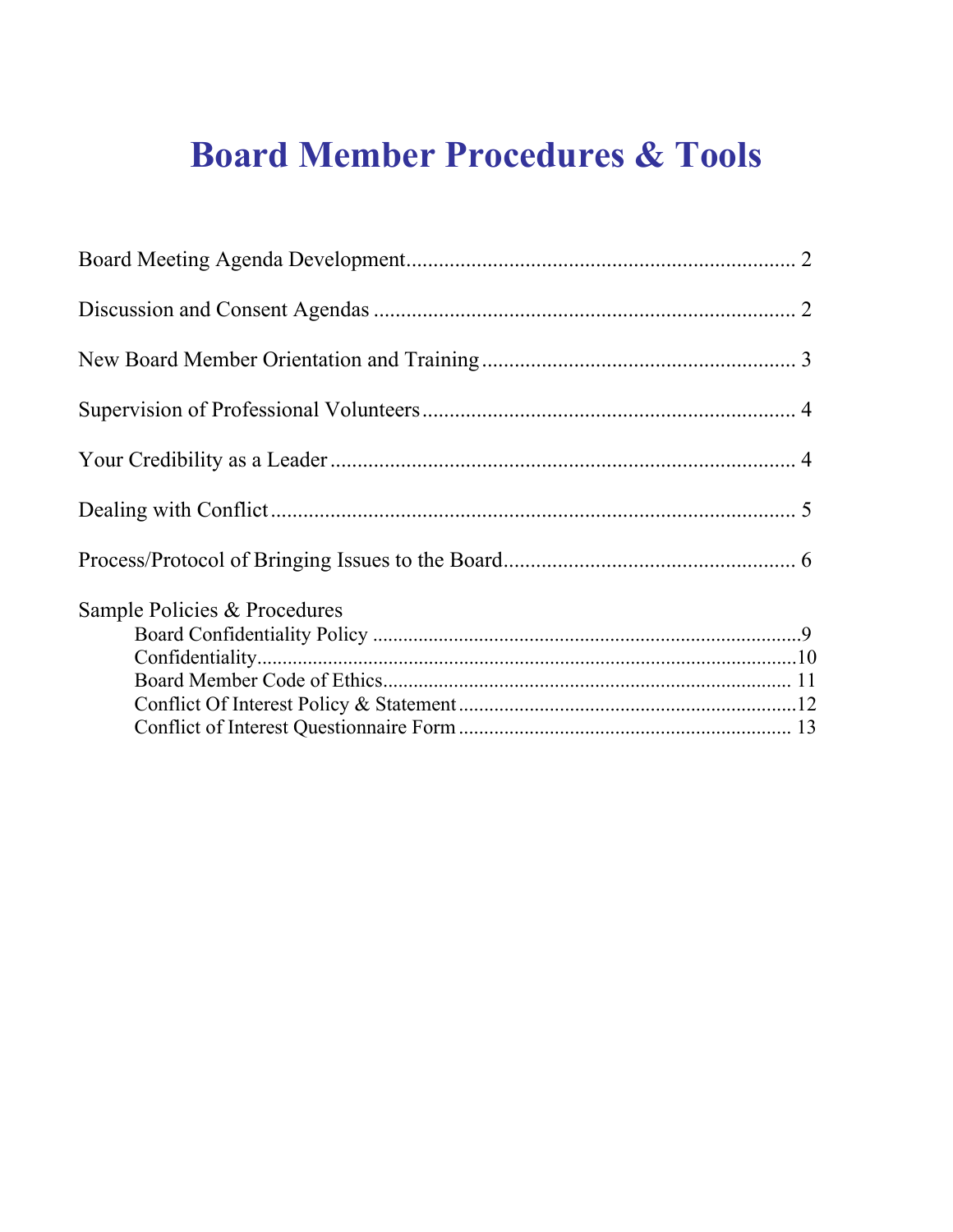### **Board Meeting Agenda Development**

- <span id="page-1-0"></span>1. Chair – The Chair is responsible for developing the agenda. A good agenda involves the entire board by soliciting issues and ideas from the officers, directors and committee/task force chairs. Ultimately, the chair determines which items are appropriate for the board agenda. If the chapter employs an Executive Director, he/she works with the chair to construct the agenda.
- 2. The Chair ensures each agenda item should have accompanying research, supporting data, committee reports, etc.
- 3. Make certain the agenda is realistic and manageable within the timeframe of the meeting.
- 4. Consider adopting a policy to start board meetings with an "approval of agenda". In doing so, the board agrees to limit discussion to the tasks outlined in the agenda.
- 5. Consider using a consent agenda for routine items that do not require explanation or discussion. When using a consent agenda, be sure to group all such items together. Make one motion to approve all items on the consent agenda. However, it takes only the request of any one board member—not a formal vote—to remove any item from the consent agenda before the vote. If removed from the consent agenda, the item will be taken up later in the regular agenda.
- 6. Agenda items that may require lots of discussion and energy should be placed at the beginning of the agenda.
- 7. Set time limits on discussions involving items that are time sensitive (but not terribly important).
- 8. Minimize oral reports of old business by requiring written reports.
- 9. Carefully consider placement of potentially controversial issues.
- 10. Focus on urgent agenda items first.
- 11. Always list the responsible person along with each agenda item.
- 12. Try to ensure members have access to the agenda and any supporting materials prior to the meeting.

### **Discussion and Consent Agendas**

The consent agenda is a strategy utilized by many associations to assist in freeing the Board for review of materials already placed in the Board Books in writing. It is intended to allow the Board to focus on issues such as strategic planning and issues of professional concern.

The written reports included on the consent agenda will be handled during the Board meeting by a blanket motion to accept the reports and recommendations as listed at the close of the business on the Discussion Agenda. If someone wishes to move an item to the Discussion Agenda for full Board discussion, the President should be advised at the close of the Discussion Agenda when he/she so indicates. Those items moved to the Discussion Agenda will be discussed time permitting.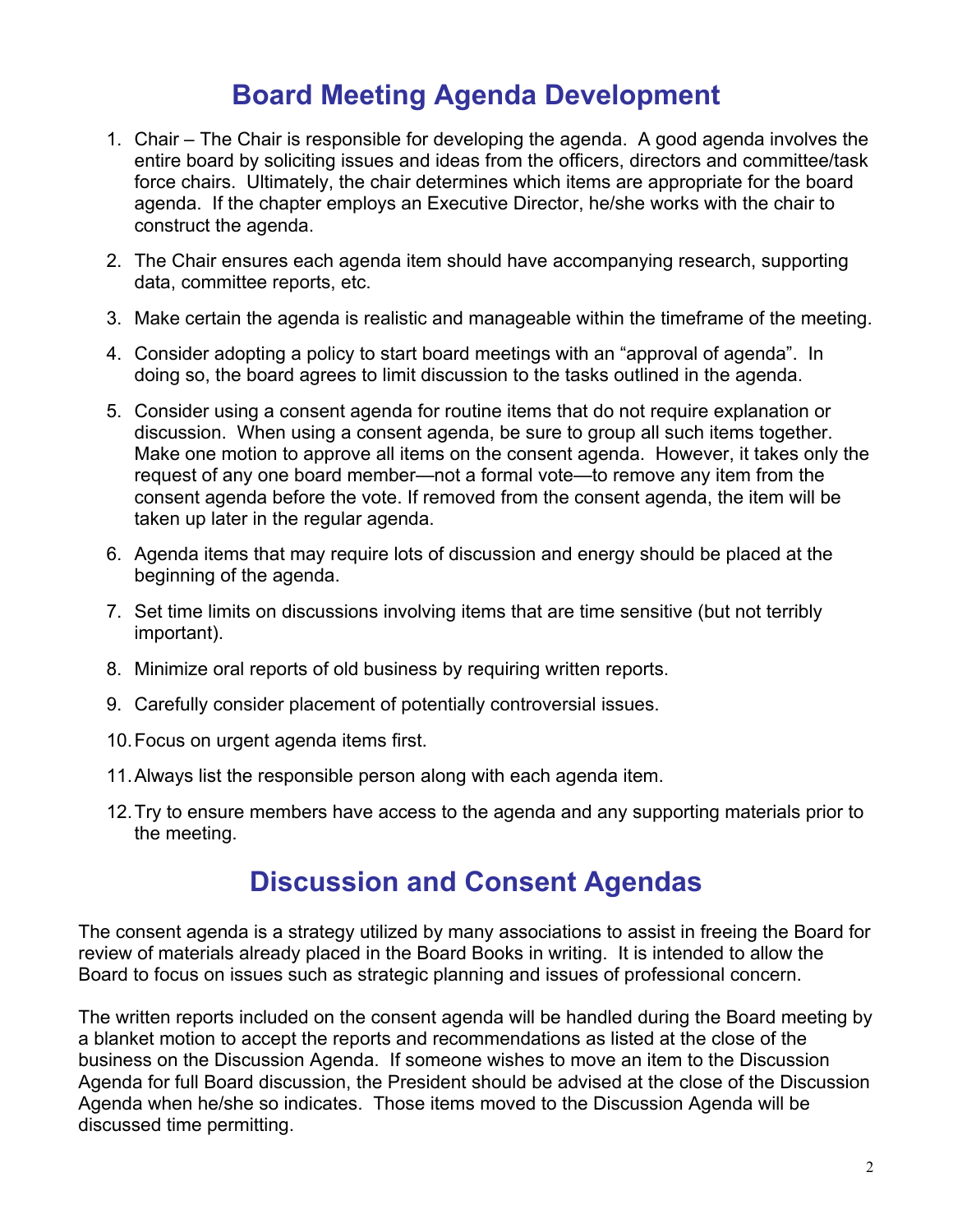# **New Board Member Orientation and Training**

### <span id="page-2-0"></span>*Orientation and training of professional volunteers*

- Will likely be substantially different.
- Training shouldn't be necessary, but orientation will.
- The professional volunteer working on an independent project (e.g. chapter financial audit) needs to receive grounding in chapter structure and services.
- They may also need to learn the procedures and rules, which govern the operation of your chapter.

For a board to operate effectively, new officers and directors need to feel informed and empowered to do the job for which they were elected. All board members no matter how qualified will need time to digest key information and feel comfortable working as a team. The steps you take toward reaching that comfort level will greatly enhance the process and lead to an effective team.

Conducting a new member orientation is the most efficient way to train your newly elected board members. The following outlines key areas of concern and interest:

- 1. Make appropriate introductions. Be sure to include everyone: Officers, Committee Chairs and Members, Other Board members, Staff, Guests, etc.
- 2. Be sure to describe the Organization…it's mission and vision. Include whom we serve, what we do, etc.
- 3. Explain meeting attendance requirements, committee assignments, the role of the board and relationship to any administrative staff.
- 4. Provide Board Orientation Manual which might include the following:

Mission statement, Bylaws, Policy Manual, Minutes of Board Meetings for the past year, Annual Report, Audit Report, Current Budget, Current Financial Report, Strategic Plan, Goals for the year, Roster of board members including addresses and telephone numbers, List of Board Officers, List of Committees, Membership including Chairs, Annual calendar of activities and meetings, copies of the newsletter for the year, etc.

5. Collect contact information for each new board member which might include:

Addresses, telephone, fax number, email address, best time to contact, best time for meetings, etc.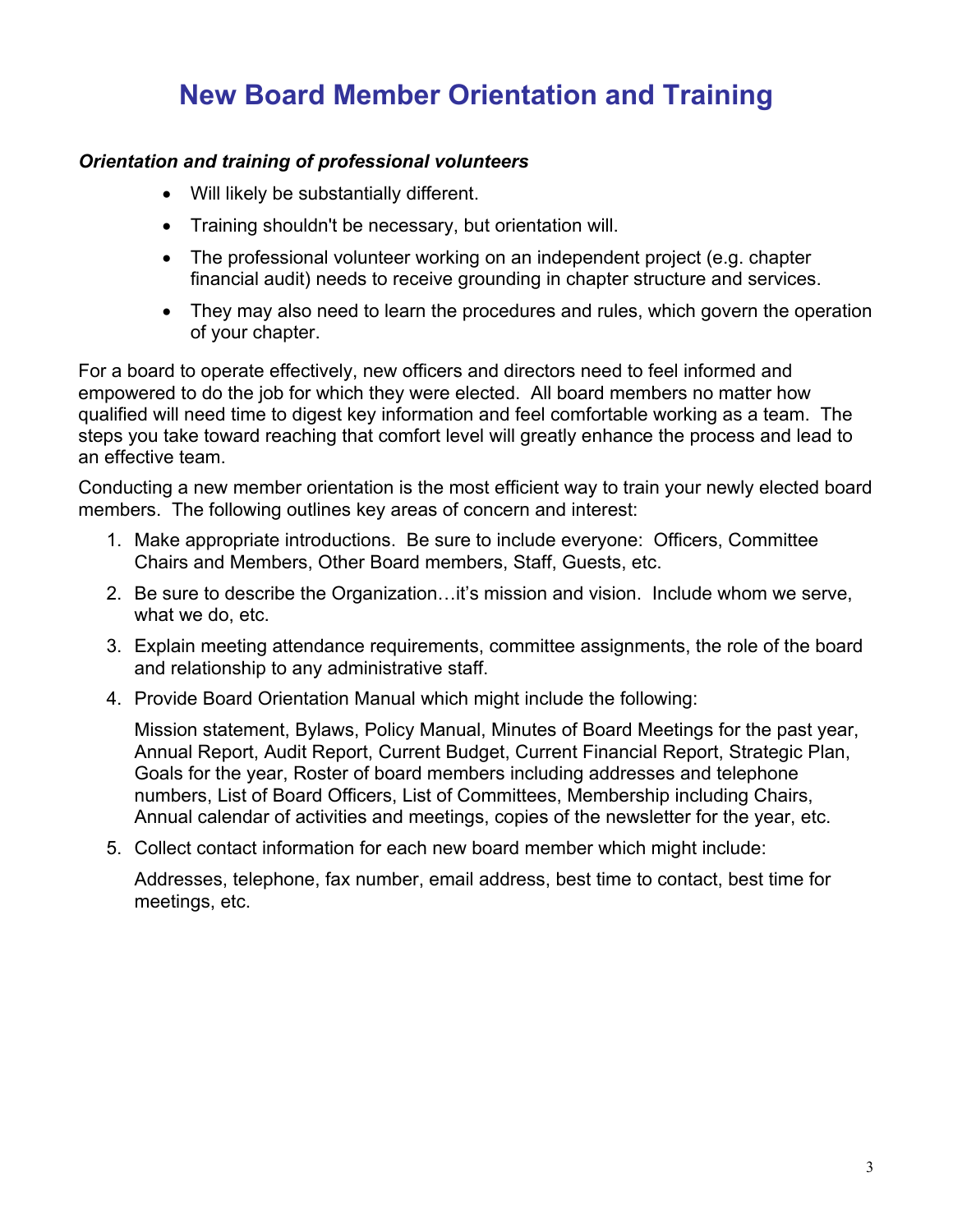# **Supervision of Professional Volunteers**

- <span id="page-3-0"></span> For situations involving individual volunteers like an accountant and an attorney, a buddy system may work well.
- One chapter volunteer is appointed to work with the professional operating as a primary liaison with the chapter.
- This volunteer both monitors the progress of their work and helps the professional by retrieving chapter information in the form of reports, etc.
- The volunteer professional may have a much better notion of how the job is progressing than the leadership of the chapter.
- And any evaluation of the work may rely on the professional's expertise.
- If the professional's contribution is to be an on-going project, you might want to conduct an annual evaluation and review the work or project focusing on how can we do this better in the future?

### **Your Credibility as a Leader**

### *Success of chapter leaders also depends on two key skills…*

- *1. Clear and effective communications*
- 2. *The ability to defuse conflict*

### *Tips for success:*

- 1. Provide as much information as possible and repeat often. Do not wait for members to ask…many of them won't.
- 2. Tell the truth and be open when you don't have the answers. It's okay to say, "I don't know, but I'll find out and get back to you."
- 3. Don't argue. If you feel misunderstood, ask members to clarify what they thought you said. Most importantly, remember that some arguments are simply members venting their feelings, not debating the truth.
- 4. Accept all feelings both good and bad as an honest expression of the membership.
- 5. Guard against self-fulfilling prophecies like "That won't work". Respond with, "We can't say yet exactly what will work, so we intend to explore every opportunity. We're a smart group and we can learn new ways to make things work."
- 6. Let the membership witness leaders write down important things that need follow-up. It's reassuring to the members, especially when leaders actually do follow-up.
- 7. Follow-up on all questions rumors and concerns. What's out in the open can be dealt with. It's what chapter leaders don't know that's likely to hurt the chapter.
- 8. Don't forget to listen…encourage peer input and even bring in an outsider with credibility to discuss the need for change.
- 9. Do not condemn the old system. During its time, members valued and enjoyed its benefits and successes. Rather, suggest that change is a natural and expected process…that the chapter is not ending an old system as much as it is simply making a natural progression to a new stage in its development.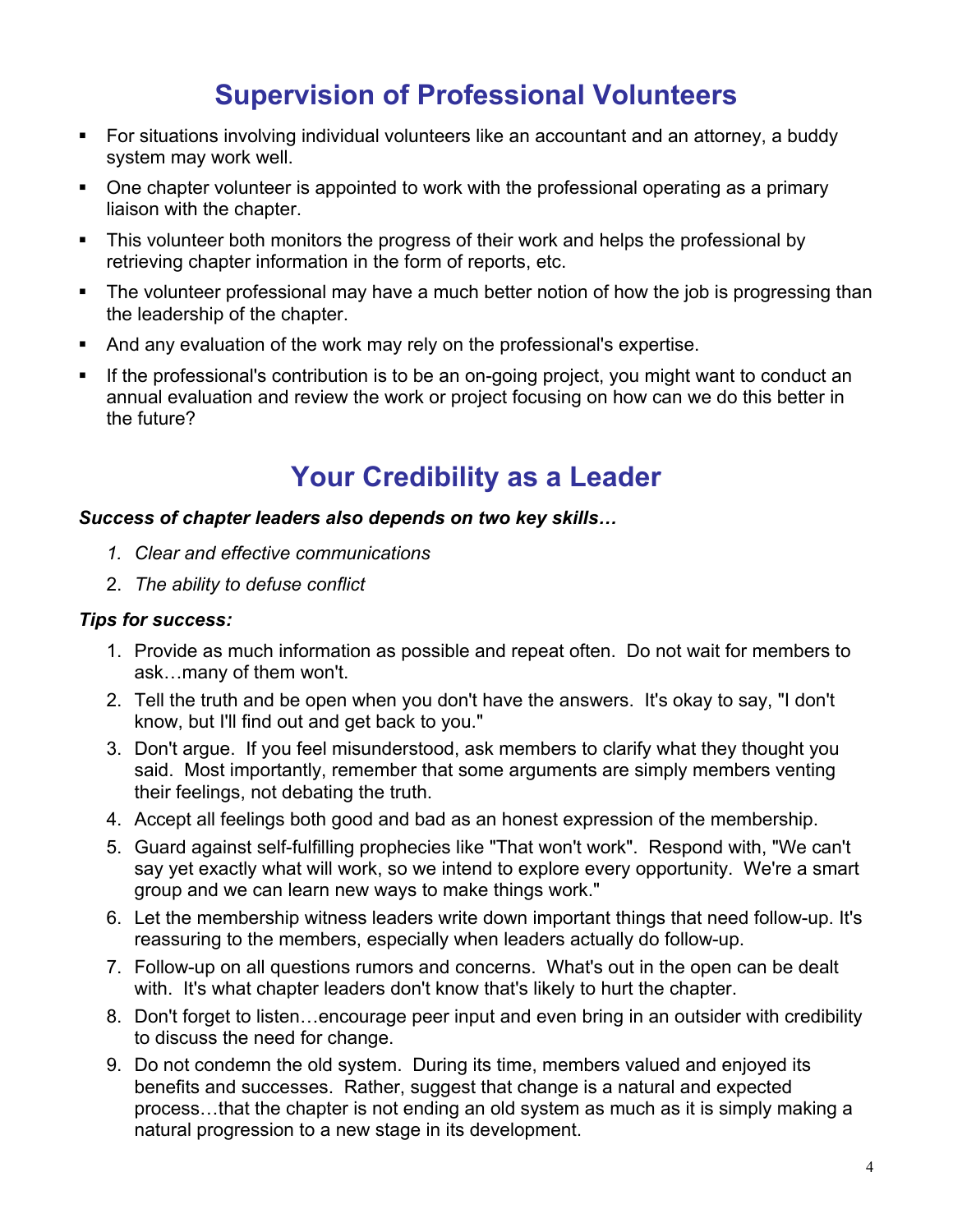# **Dealing with Conflict**

- <span id="page-4-0"></span>• Clarify what the problem is and is not
- Identify any common goals, values and assumptions
- Experiment until you find an approach that gets through effectively
- Use simple wording to explain your position. Practice your position in advance until you know it well and can state it effectively.
- Rehearse positive interaction before the meeting
- Keep your attitude positive
- Clarify what you want or need from the other person and distinguish between the two
- Watch out for old attitudes that are interfering with your current effort
- Make sure your body and verbal language are in agreement
- Don't get sidetracked into irrelevant arguments
- Speak in private if a difficult issue must be addressed
- Don't take dislike personally
- Don't discuss your dislike for someone with other chapter members
- Set a limit on what you will put up with and stick to it
- Remember that you are not God. Winning may mean arranging a tolerable working relationship, not resolving personality defects
- Treat that difficult person nicely. It may make them like you...or at worst, it will simply confuse them.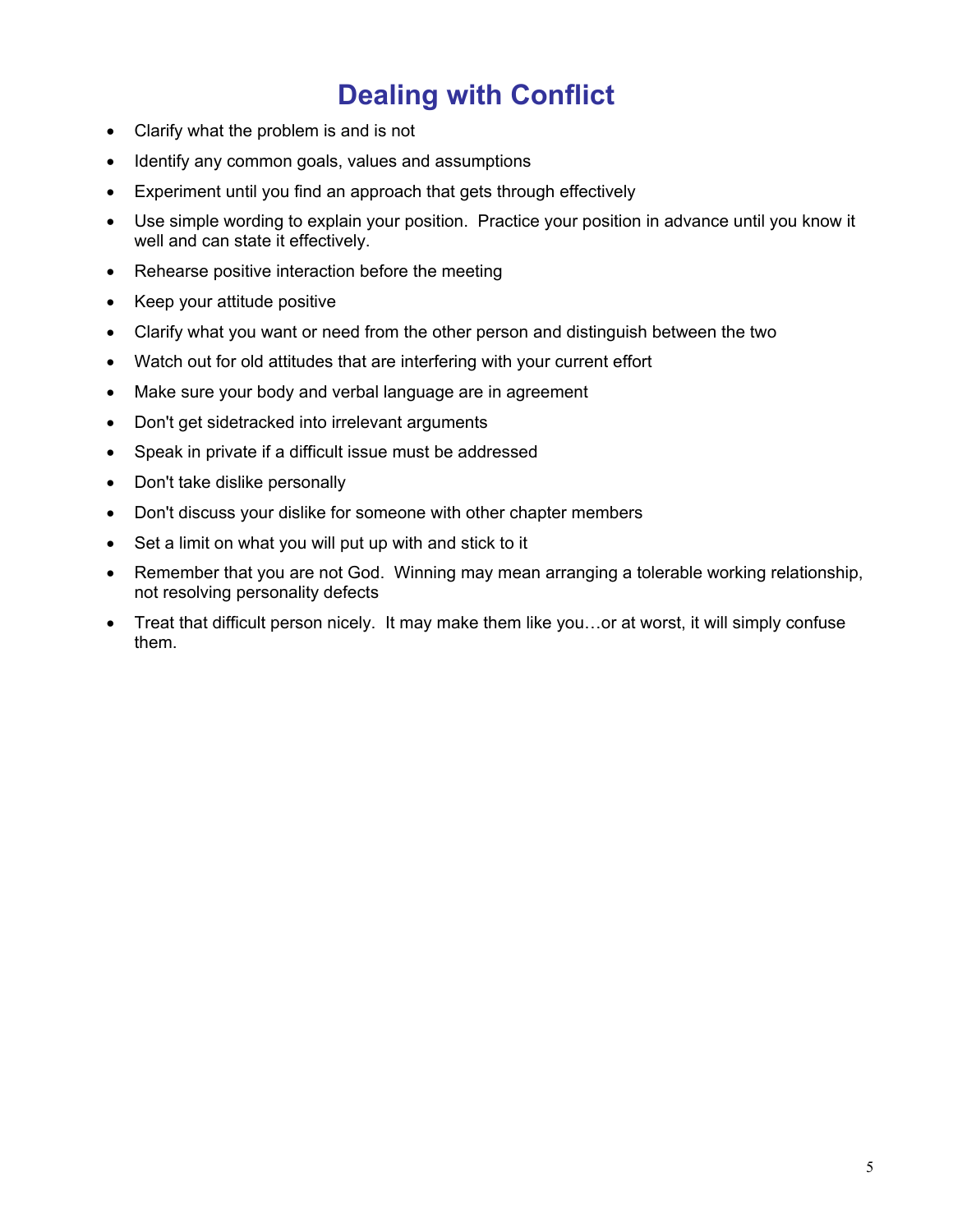### **Process/Protocol of Bringing Issues to the Board**

*The following outlines a process and protocol for bringing issues to the Board. It has been reviewed by the Board and edits and additions made as recommended. In addition, it has been reviewed and approved by CMSA's General Counsel, Terry Hutton, Esq. It was updated by Mr. Hutton on 1-99. Revisions are incorporated in this draft.* 

### **CMSA Bylaws:**

#### **Article X, Section 11.**

Action Without Meeting – The Board of Directors may take any action which it could take at a meeting of directors without a meeting if written notice of the proposed action is given to all directors setting forth the action to be taken, and is signed and returned by not less than a majority of all Directors or such greater number as may be required by these bylaws or by statute entitled to vote on the subject thereof. Such written voting records shall be filed with the records of the Society.

29-599.1 District of Columbia Not-For-Profit Act. Action By Key Members or Directors without Meeting; Written Consent Required.

- (a) Any action required by this Chapter to be taken at a meeting of the members or directors of a corporation, or any action which may be taken at a meeting of the members or directors, may be taken without a meeting if a consent in writing, setting forth the action so taken, shall be signed by all of the members entitled to vote with respect to the subject matter thereof, or all of the directors, as the case may be. [key words in italics]
- (b) Such consent shall have the same force and effect as an unanimous vote, and may be stated as such in any article of document filed with the Mayor under this Chapter. [key words in italics]

#### **I Staff, Committee Chair or Board Member Develop Issues Format on an Issue**

#### **II** Submit to Executive Director and President who determine the next step

- 1. Defer due to other priorities
- 2. Send to Committee or Task Force or Staff for further development
- 3. Send Directly to Board for Action
	- a. President determines whether it may be handled by a Consensus Request or would be addressed on the Board Meeting Agenda
- 4. Dismiss as outside the Scope of the Society

#### **III-A When Issue is ready to go to Board as an Action Without Meeting/Electronic Vote (formally called a Consensus Request):**

If the issue is simple and straightforward and in appropriate format, it will go directly to the Board for a vote.

- 1. If the issue is complex, it will go to the Board as a draft for a two-week period of input/recommendations from the Board. An extension may be requested.
- 2. During this period, discussion may occur. It is highly recommended that discussion be limited to online so that all may have access.
- 3. If any member of the Board is not able to be online, recommendations from Board members unable to get online should be sent /faxed in writing to the office. The office will post those comments online.
- 4. Recommendations for document wording revision must be sent to the office in writing so staff can appropriately revise the language of the draft document.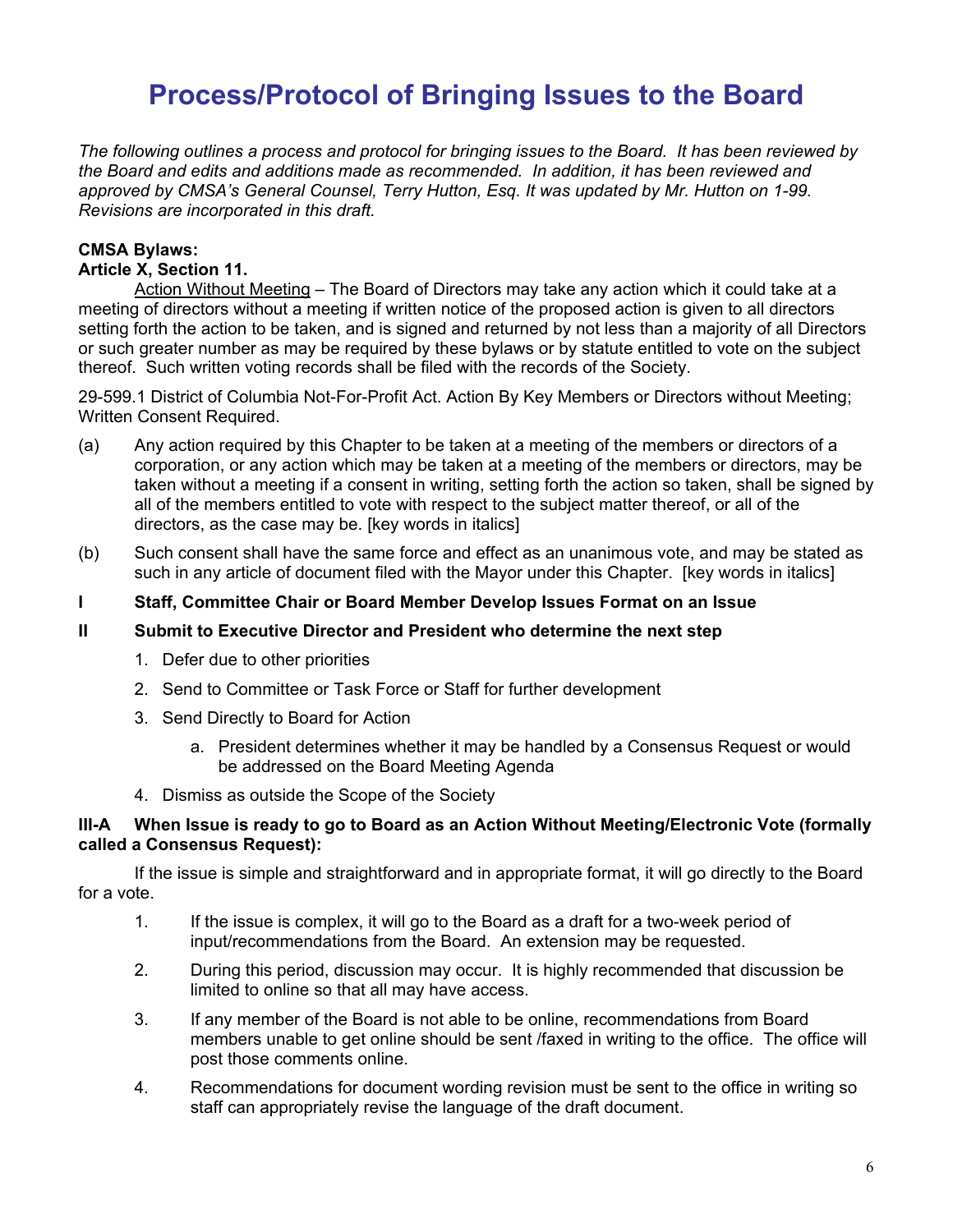- 5. If the document revision recommendation comes from only one source, it will not be incorporated in the final document. If it comes from the majority, it will be incorporated. Note there is a period for discussion online so the individuals with revisions can air their opinions.
- 6. If during the discussion period, there is a desire to lengthen the discussion period or to amend the document, that request should be noted in writing and directed by mail or fax to the President.
- 7. The President will then request a vote from the Board. In accordance with the outcome of the vote, the President will then lengthen the discussion period or proceed with the discussion period or direct the amendment of the document as voted.
- 8. Please note, the online forum is for discussion of issues and can be used effectively for expressing dissenting opinions, offering information, and for consensus building.
- 9. After the period for discussion has closed and all Board members have had the opportunity to fax written working changes to the office, the final document will be faxed to the Board for Consensus Request noting that discussion is now closed.
- 10. The Board will have a week (including one weekend) to respond by fax.
- 11. The vote proceeds without interruption. (This includes phone calls, fax, email, or online comment related to the issue being voted.)
- 12. The vote will be tallied and posted online with comments.
- 13. "Actions by the board of directors outside of a meeting require a unanimous written consent by each of the directors. If a director fails to respond, or votes no, then the unanimous written consent is lacking and the action may be challenged on that basis as invalid."
- 14. "CMSA's bylaws provide for directors voting outside of a meeting, and an action is approved if a majority vote (rather than the stricter unanimous vote) is obtained, but that is contrary to the statute and the statute controls. "
- 15. However, the Executive Committee, which exercises the power of the board of directors between meetings under CMSA's bylaws can then hold a special meeting by teleconference, and take the action approved by a majority of the board action on-line. In this way, the board expresses its will and the executive committee will provide the necessary voting to carry out the board's direction.
- 16. At the next regular meeting of the board of directors, the actions taken by the executive committee are to be ratified by the board of directors.

#### **IV-A After the Action Without Meeting/Electronic Voting is concluded, additional business may then be conducted.**

- 1. Old or New Business or online conversation related to the topic previously under consideration may continue.
- 2. A Point of Information or Clarification may be requested.
	- a. In this case, the questions or discussion regarding the charge for chapters or voting privileges of the chapter representative would be in order and can be addressed and discussed.
- 3. A Request for Reconsideration of **all** of any previously passed old business; consensus request or vote may be requested by a member of the Board who voted with the majority. This request would be for reopening the discussion on an entire topic or consensus request. To reopen would require the majority vote of the Board and an additional vote on all proposed amendments.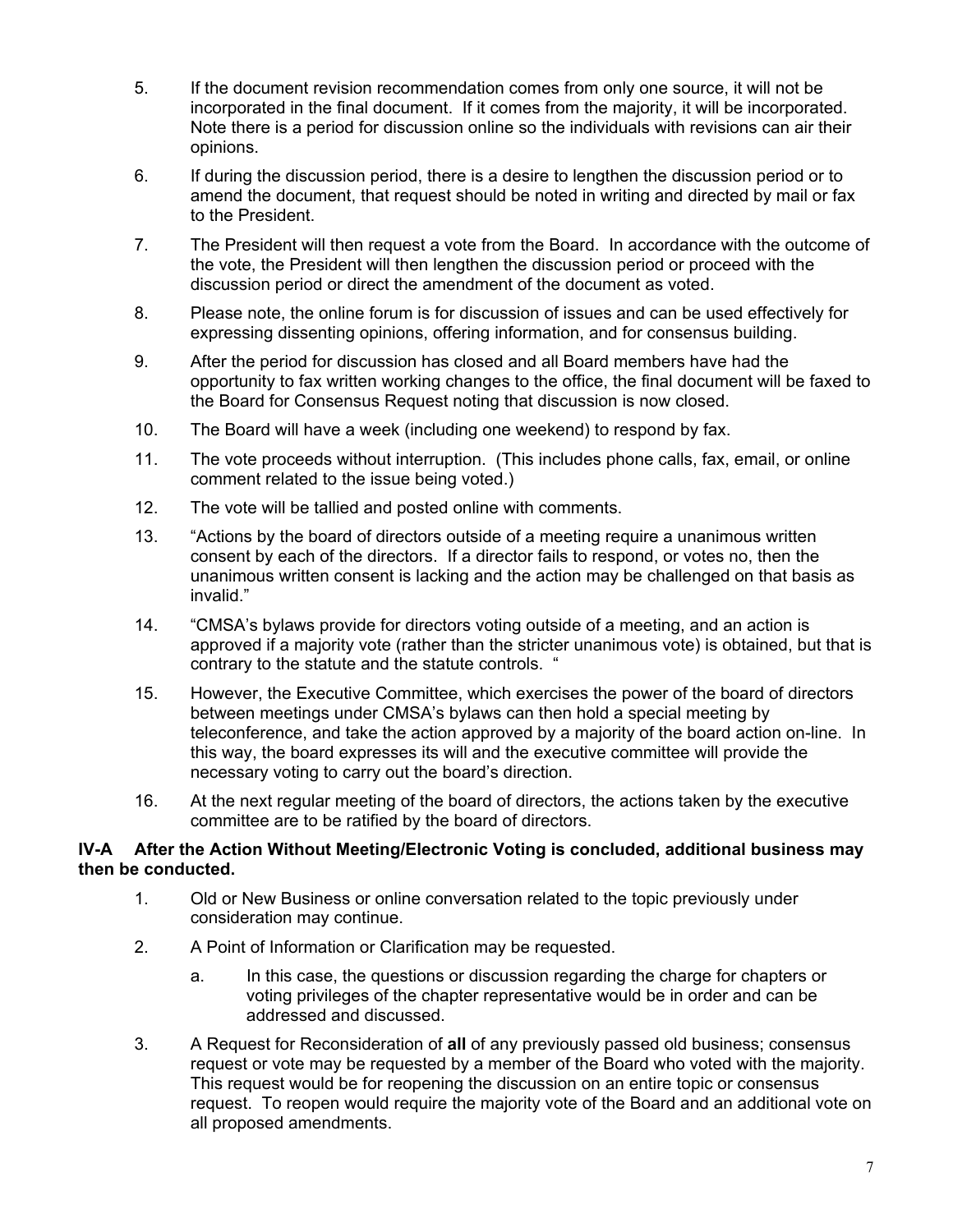- 4. To Amend the language of a **portion** of a previously Board approved document would require a majority vote of the Board and an additional vote on the proposed amendment.
	- a. The Request for Reconsideration or Amendment will be noted by the President
	- b. The President may call for an Action Without Meeting/Electronic Vote to address the wishes of the Board as a whole.
		- 1. If the majority of the Board votes to reconsider or amend all or part of any old business, it may then be brought before the Board for Discussion and an additional consensus request.
		- 2. If the majority of the Board votes not to reconsider or amend all or part of any old business, the item under consideration is then dropped and the Board proceeds with other business or conversation.

#### **III-B If the issue is determined to be a Board Agenda Item, the following may occur:**

- 1. If the President determines that the issue under consideration will be placed on the Board Agenda, the discussion period online, by email, by phone, by fax and at the Official Board Meeting is open and may continue until the vote is called.
- 2. The Final Document will be made available to the members of the Board prior to the meeting.
- 3. During the period in which the proposed document is discussed at the official Board Meeting, the members of the Board may wish to reconsider or amend the document, or lengthen the consideration period. The Board Members may accomplish these tasks by formally requesting the same of the President by means of a motion. After a second, the President will then call for discussion of the issue, poll the Board for a vote and continue in accordance with the wishes of the majority in accordance with Roberts Rules of Order.
- 4. After the discussion has concluded, the President calls for the motion, second and vote.

Because the motion would change action already taken by the meeting, they require:

- a. a two-thirds vote, or
- b. majority vote when notice of intent to make the motion has been given at the previous meeting or in the call of the present meeting, or
- c. a vote of the majority of the entire membership—whichever is the most practical to obtain.
- 5. Business then continues.

#### **IV-B If the issue is determined to be a Board Agenda item**,

The points noted in item IV A regarding resuming old or new business or requesting a Point of Information or Clarification or Requesting Reconsideration or Amendment are also applicable in the Official Business Meeting.

#### **V. Items which may not be handled by Action Without Meeting or Electronic Voting.**

The following items may not be handled by Action Without Meeting or Electronic Voting: Termination of the Executive Director, Dissolution of the Corporation, and Sale of All Corporate Assets.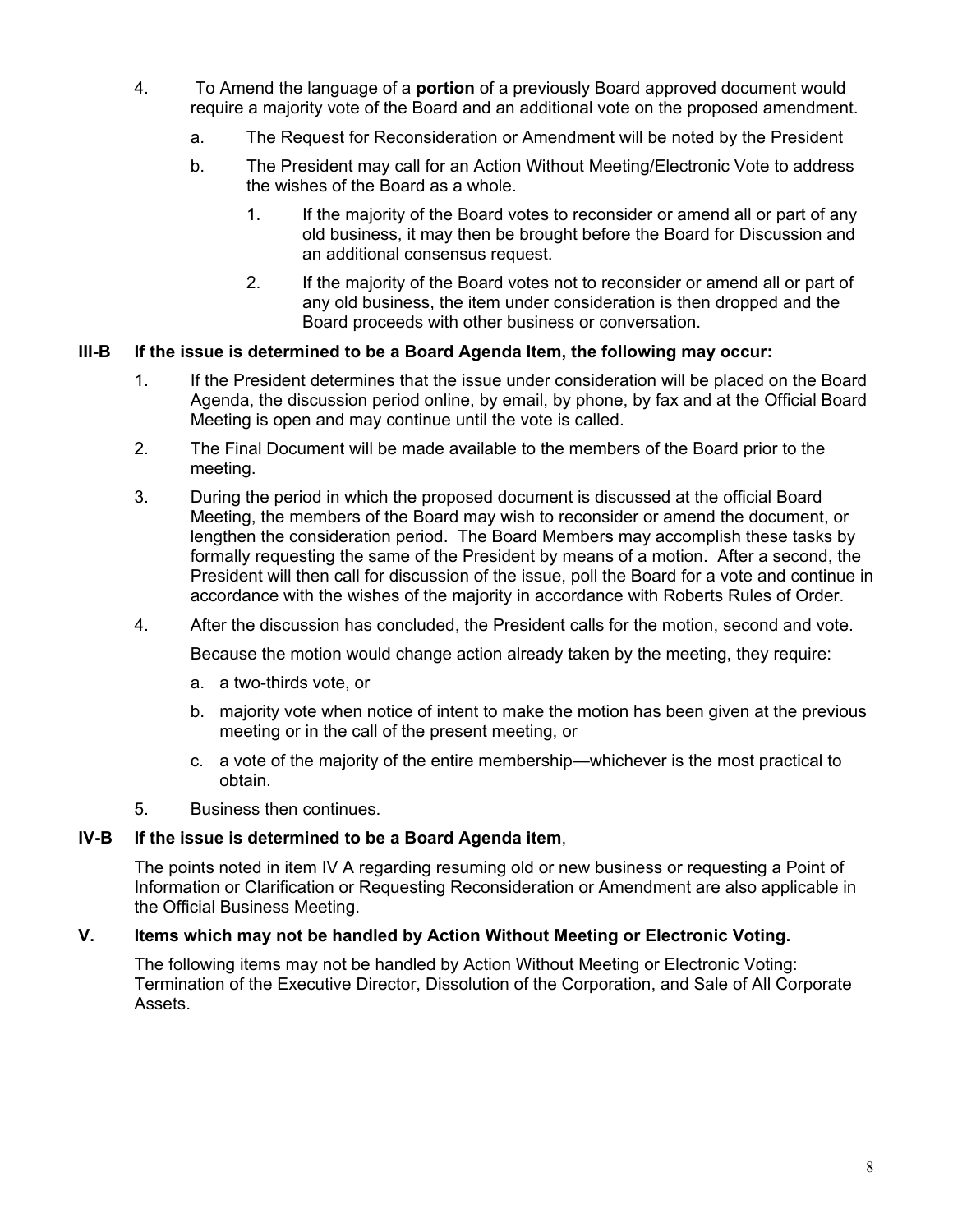# **Board Confidentiality Policy**

<span id="page-8-0"></span>No CMSA board member shall knowingly disclose confidential information gained by reason of information shared at a board meeting. This includes details about:

- Contracts
- **Operations**
- Personnel
- **Policies**
- Affairs of the nonprofit

Information placed online in the Executive Committee, Board and Board and Committee Chair Forums is considered confidential and may not be shared with members or chapters.

Board handouts, faxed, emailed or mailed information or any other communication marked confidential may not be shared.

Information obtained while the Board is in executive session may not be shared.

Board Book Information is confidential.

No Board member shall accept employment or engage in any business or professional activity that might be expected to induce him or her to disclose confidential information acquired by reason of serving this board.

A breach of this policy will be reviewed by the Executive Committee and may result in Board dismissal

*My signature indicates I have read, understand and agree to follow the above policy.* 

Nominee's Signature Date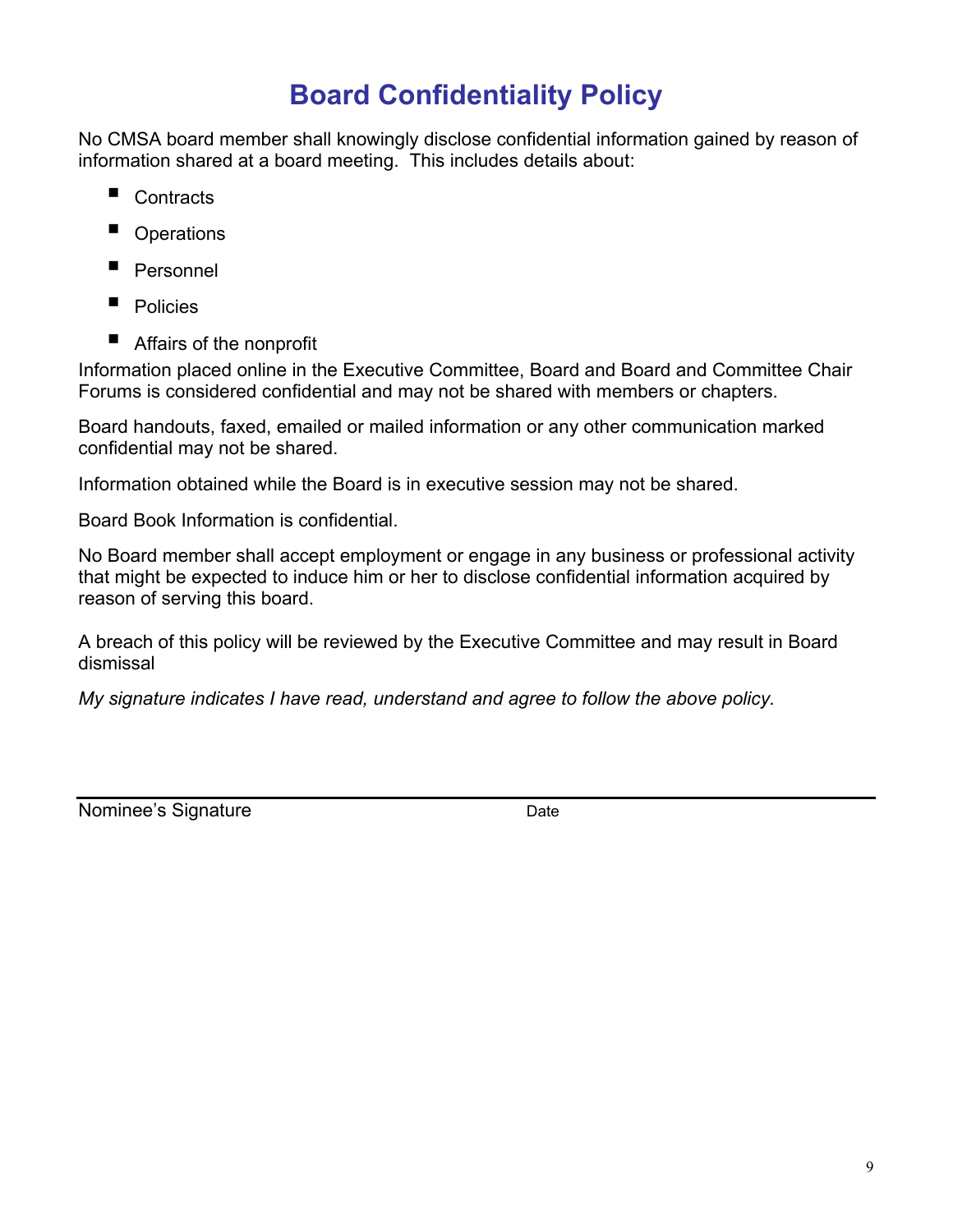# **CONFIDENTIALITY**

<span id="page-9-0"></span>It seems that there may be some confusion as to what is intended to be confidential information during the in between fact to face work of the association. The following may help us all with a benchmark.

The following is an excerpt from *The Association Law Handbook* published by ASAE.

"A third responsibility of association volunteers related to confidential information. The volunteer must maintain in confidence whatever information the association desires to keep confidential and that it treats as confidential. Volunteers are not permitted to disregard, overrule, or second guess an association's determination to designate and treat information as confidential. The obligation to maintain confidentiality continues indefinitely, not just until the volunteer's position expires or is terminated."

"Associations have the legitimate right to maintain information as confidential. "

"The most obvious indication to a volunteer that the association desires to maintain certain information as confidential is if the information is marked or otherwise identified as such. Alternatively, the information may be transmitted in executive session of a deliberating body, such as a board or committee. It may be otherwise evident to a volunteer that the association treats certain information as confidential. If the volunteer knows, or should know, the confidential nature of the information, the volunteer's obligation to maintain confidentiality is triggered."

"The volunteer should carefully preserve the confidentiality of any information that comes into the volunteer's possession and that is designated or treated as confidential by the association. Confidential information should not be shared with unauthorized persons or entities."

In regard to the issue at hand, the information placed online is not a "meeting" as such of the Board. It is placed online in a password protected environment to facilitate the discussion and input of all Board members in order to then move the business of the association forward between face to face meetings and to decrease costs. All Action Without Meeting Ballots are marked confidential. Unless CMSA otherwise determines that an issue placed online is one for general discussion, it should be considered confidential.

The business coming before the Board at the in person meetings is well prepared in issues format with the Board having access to study the information prior to meeting so that the comments made in a public forum can be well thought out.

The online forum is being utilized in a less formal manner with the understanding that information residing there is confidential.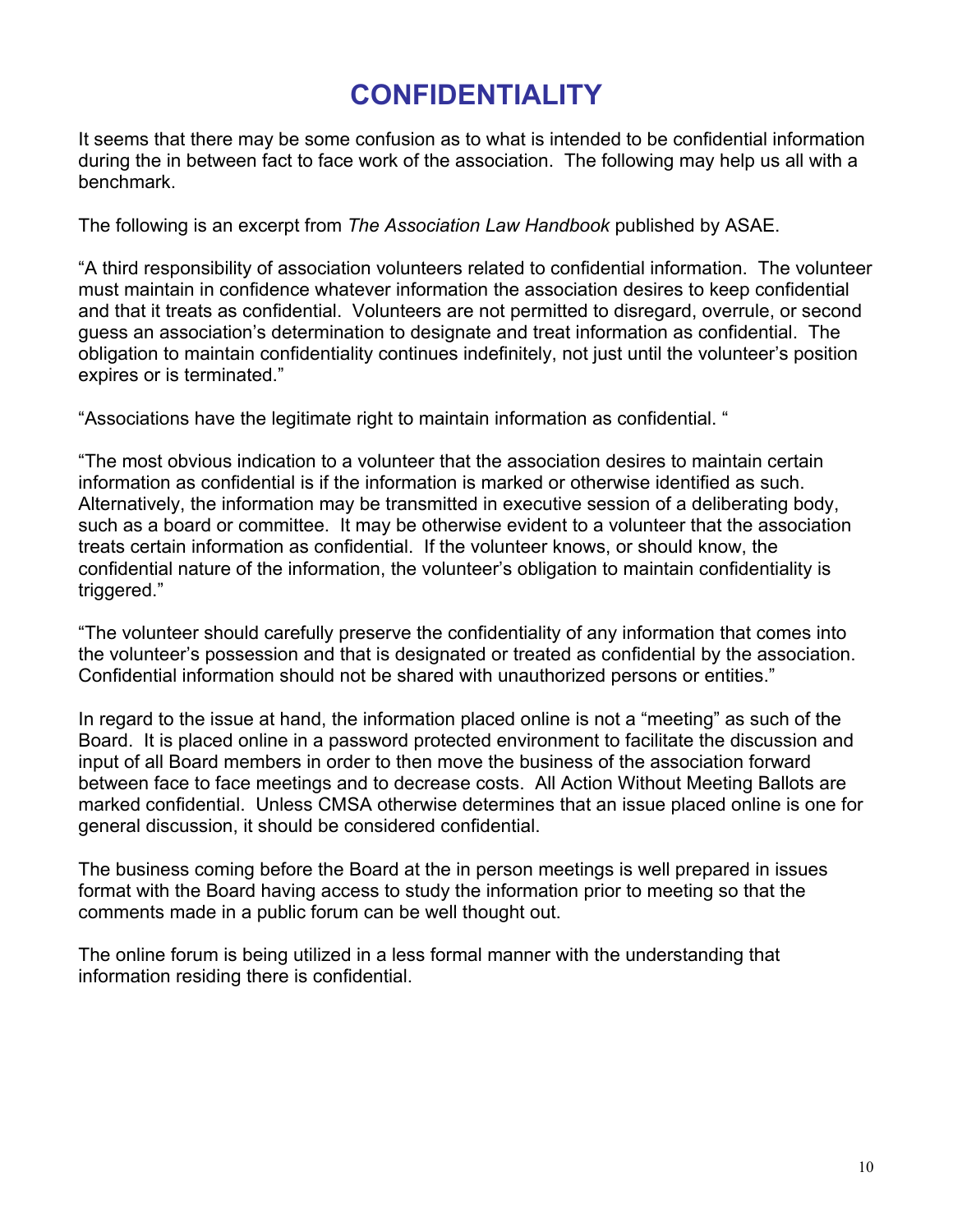# **Board Member Code of Ethics**

### <span id="page-10-0"></span>*As a member of the board, I will:*

- ♦ listen carefully to my board colleagues;
- respect the opinion of fellow board members;
- ♦ respect and support majority decisions of the board;
- recognize that all authority is vested in the full board only when it meets in legal session;
- ♦ keep well-informed about developments relevant to issues that may come before the board;
- participate in board meetings and actions;
- bring to the attention of the board any issues I believe will have an adverse effect on the nonprofit or those we serve;
- ♦ attempt to interpret the needs of those we serve to the nonprofit, and interpret the actions of the nonprofit to those we serve;
- ♦ refer complaints to the proper level on the chain of command;
- ♦ recognize that my job is to ensure that the nonprofit is well-managed, not to manage the nonprofit;
- represent all those whom this nonprofit serves, not just a particular geographic area or interest group;
- ♦ consider myself a "trustee" of the nonprofit and do my best to ensure that it is well-maintained, financially secure, growing and always operating in the best interests of those we serve;
- ♦ always work to learn how to do my job better;
- declare conflicts of interest between my personal life and my position on the board, and abstain from voting or discussion when appropriate.

### *As a member of the board, I will not:*

- ♦ criticize fellow board members or their opinions, in or out of the board room;
- use the nonprofit for my personal advantage or that of my fronds or relatives;
- ♦ discuss the confidential proceedings of the board outside the board room;
- ♦ promise before a meeting how I will vote on any issue;
- interfere with the duties of the administrator or undermine the administrator's authority with staff members.

Board member's signature **Date** Date of the Date of the Date of the Date of the Date of the Date of the Date of the Date of the Date of the Date of the Date of the Date of the Date of the Date of the Date of the Date of th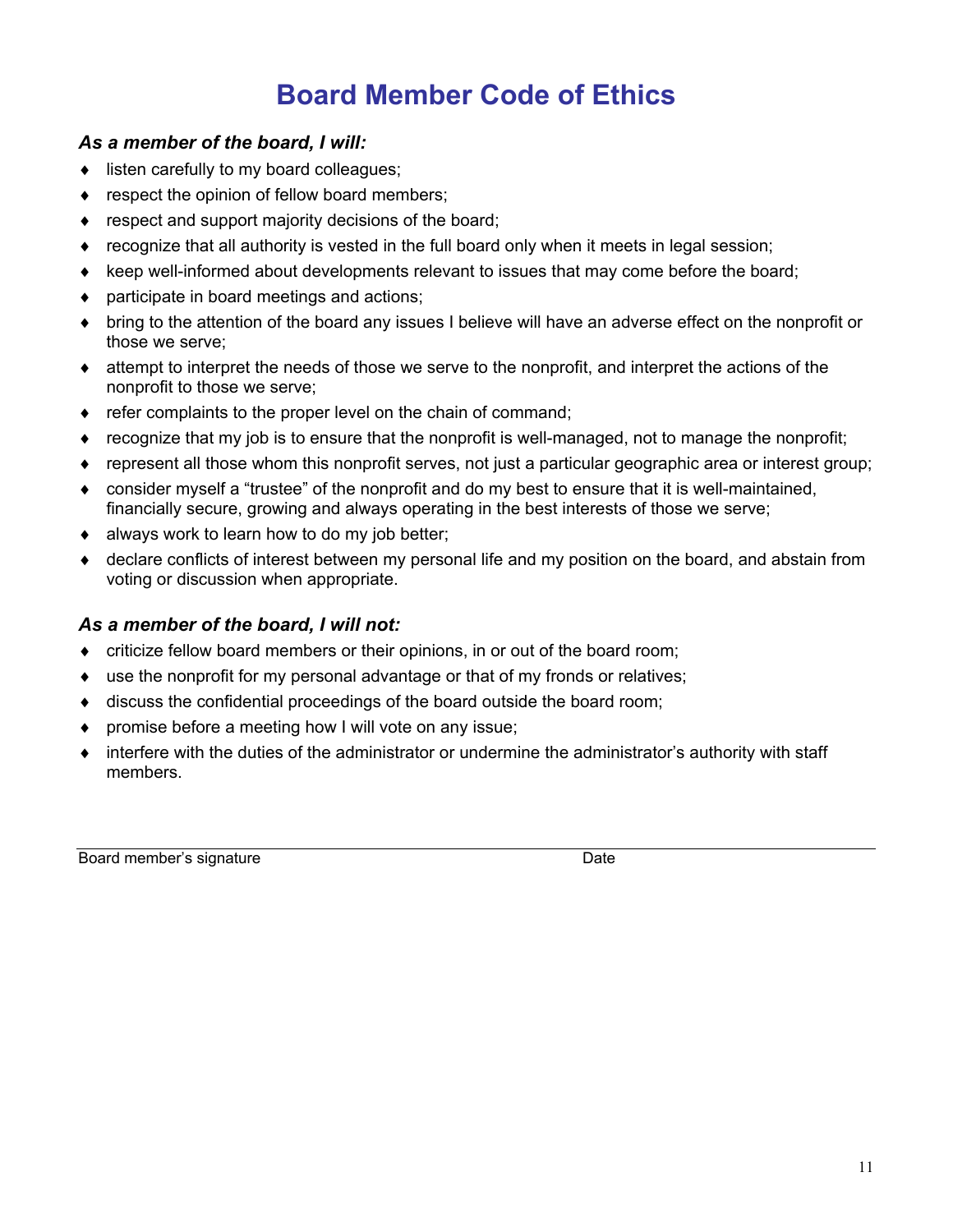### **Conflict Of Interest Policy & Statement**

<span id="page-11-0"></span>No board member shall use his/her position, or the knowledge gained there from, in such a manner that a conflict between the interest of the organization or any of its affiliates and his/her personal interests arises.

Each board member has a duty to place the interest of the organization foremost in any dealings with the organization and has a continuing responsibility to comply with the requirements of this policy.

Board members may not obtain for themselves, their relatives, or their friends a material interest of any kind from their association with the organization by virtue of their Board position.

If a board member has an interest in a proposed transaction with the organization in the form of a significant personal financial interest in the transaction or in any organization involved in the transaction, or holds a position as, director, or officer in any such organization, he/she must make full disclosure of such interest before any discussion or negotiation of such transaction.

Any board member who is aware of a potential conflict of interest with respect to any matter coming before the board may be excused during the discussion and/or voting periods in connection with the matter.

#### *Disclosure*

To implement this policy, board members of the organization will submit annual reports on the attached forms and, if not previously disclosed, will make disclosure before any relevant board action.

These reports will be reviewed by the Executive Committee, which will attempt to resolve any actual or potential conflict(s) and, in the absence of resolution, refer the matter to the Board of Directors.

#### *Conflict of Interest Statement*

I have read the statement of policy regarding conflicts of interest.

To the best of my knowledge and belief, except as disclosed herewith, neither I nor any person with whom I have or had a personal or business relationship is engaged in any transaction or activity or has any relationship that may represent a potential competing or conflicting interest, as defined in the statement of policy.

Further, to the best of my knowledge and belief, except as disclosed herewith, neither I nor any person with whom I have or had a personal, business, or compensated professional relationship intends to engage in any transaction, to acquire any interest in any organization or entity, or to become the recipient of any substantial gifts or favors that might be covered by the statement of policy regarding conflicts of interest.

 $(A)$  Without exception  $\square$ 

| (B) | Except as described in the attached statement $\Box$ |
|-----|------------------------------------------------------|
|-----|------------------------------------------------------|

Signature: Date: Date: Date: Date: Date: Date: Date: Date: Date: Date: Date: Date: Date: Date: Date: Date: Date: Date: Date: Date: Date: Date: Date: Date: Date: Date: Date: Date: Date: Date: Date: Date: Date: Date: Date: D

 $\overline{a}$ 

 $\overline{a}$